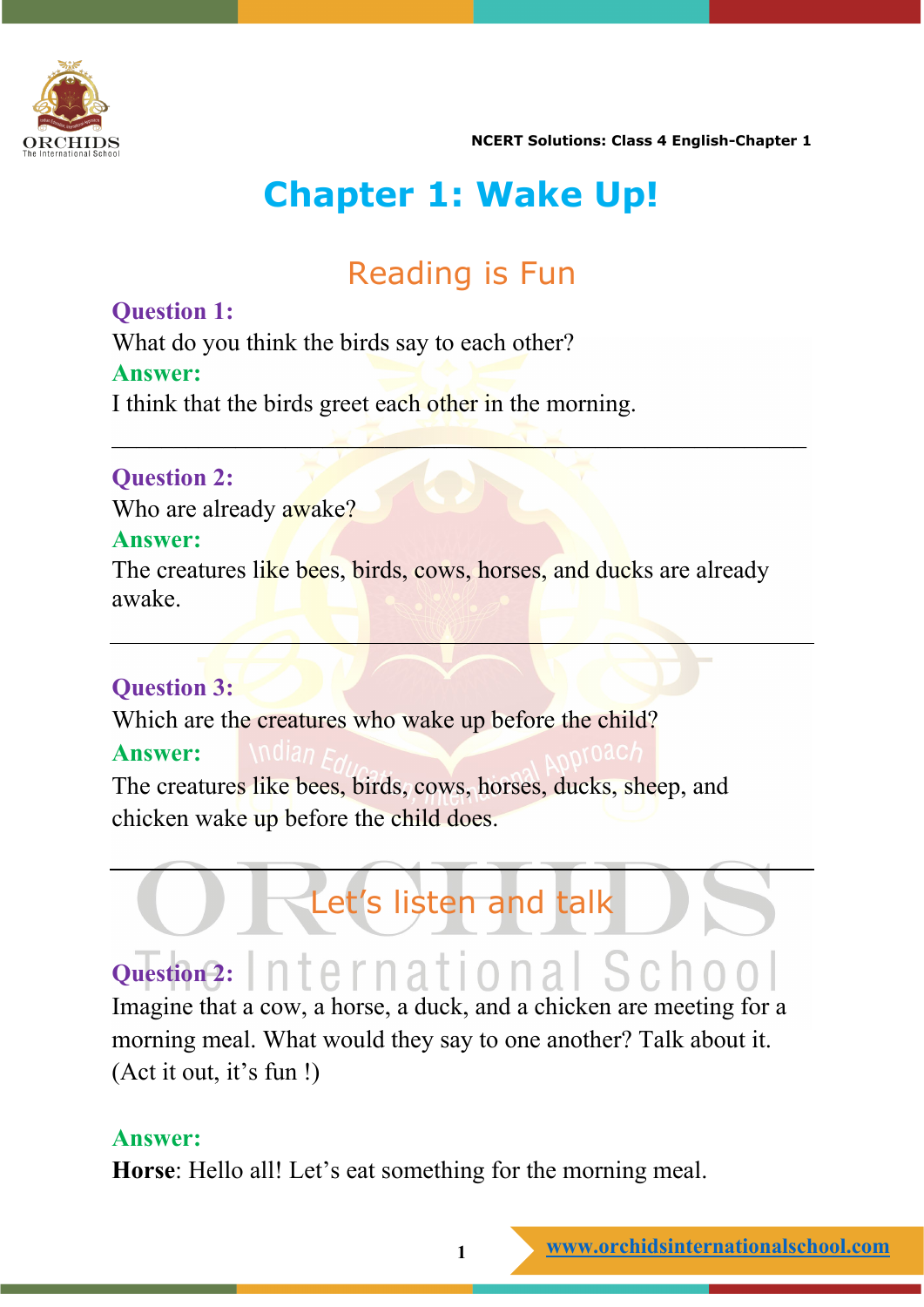

 **NCERT Solutions: Class 4 English-Chapter 1**

**Cow**: Mooo! Yes, it's been a long time since we had a meal together.

**Duck**: Oh! But I already had my meal – a worm and some fresh seeds.

**Chicken**: It's great when you come together to cook, eat and enjoy our food together. Come, let's eat together again; I bet you will love it.

### Let's write

Connect the pairs of sentences below using *and* or *but*. **Question 1.1:**

- (a) It is time to get up for school.
- (b) I want to sleep for some more time.

#### **Answer:**

It is time to get up for school, but I want to sleep for some more time.

### **Question 1.2:**

- (a) Sheila got some chocolates for her birthday.
- (b) She got some new clothes too.

**Answer:** Sheila got some chocolates, and new clothes for her birthday.

### **Question 1.3:**

- (а) Everyone has gone to sleep.
- (b) I want to read my book.